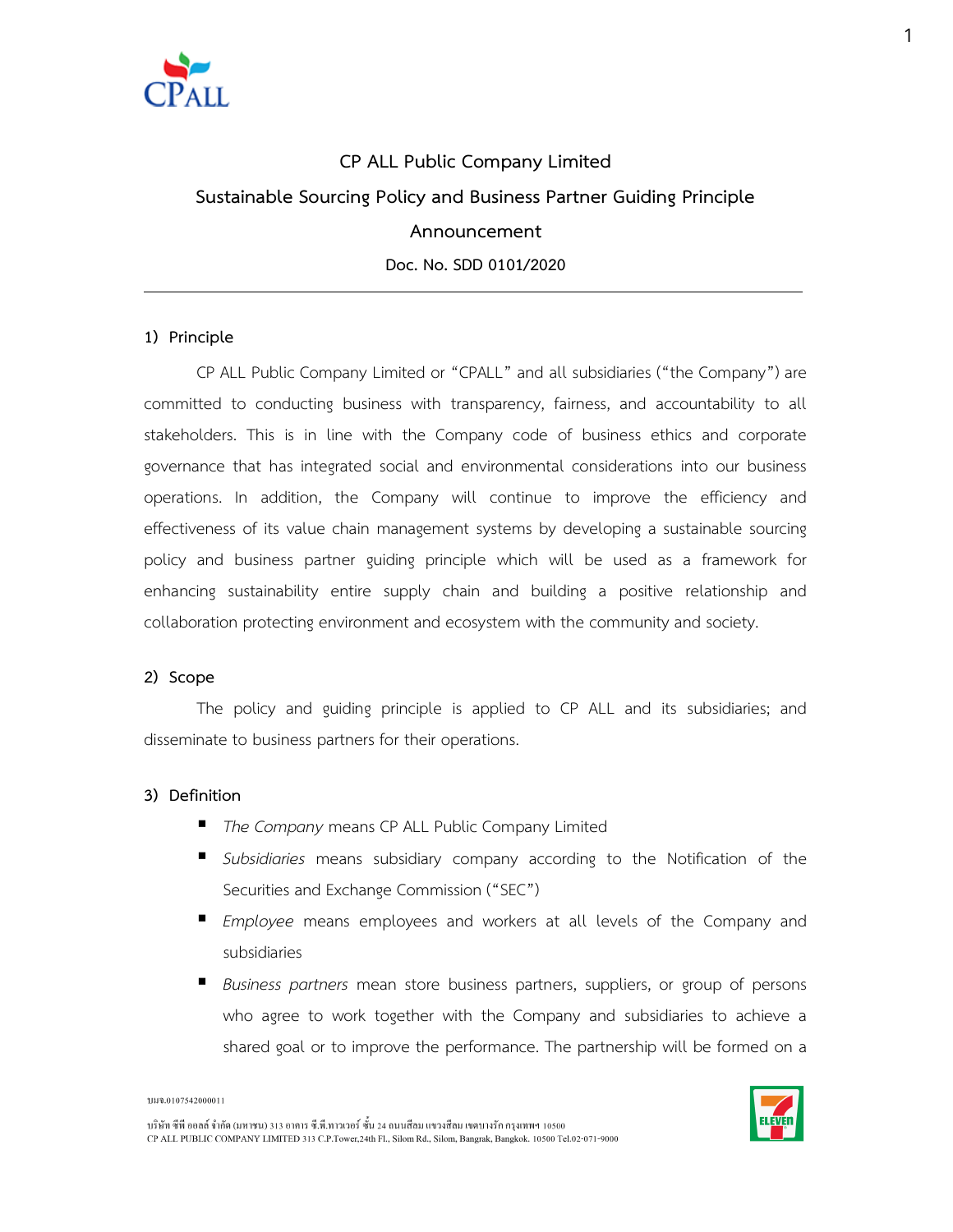

formal basis to assist in moving towards a shared goal or objective i.e. to achieve strategic objective or to deliver specific products that have been identified by the Company that they are important.

## 4) Guideline

- 1. Select business partners with strong business potential who operate their businesses in compliance with all applicable laws, rules and regulations.
- 2. Support the development of potential partners in the sourcing process and supply chain management to satisfy the changing demand of customers, community and society.
- 3. Promote opportunities for increase distribution channels for environmentalfriendly products that support security of local community, examples consideration criteria and guidelines:
	- 1) Collaborating deliver safe and high quality products to consumer through organic products, product group that conserve soil fertility, protect biodiversity and prohibit banned pesticides;
	- 2) Considering appropriate distance between plantation and sale areas, aiming for reducing environmental impacts as well as maintaining highest product quality;
	- 3) Products that support forming association and enhancing quality of life of local communities.
- 4. Monitor sustainability performance of business partners on a regular basis to ensure that they comply with this policy and evaluate sustainability risks that may occur in the value chain system
- 5. Build long-term relationships with business partners according to the principles of corporate sustainability.



บมจ.0107542000011